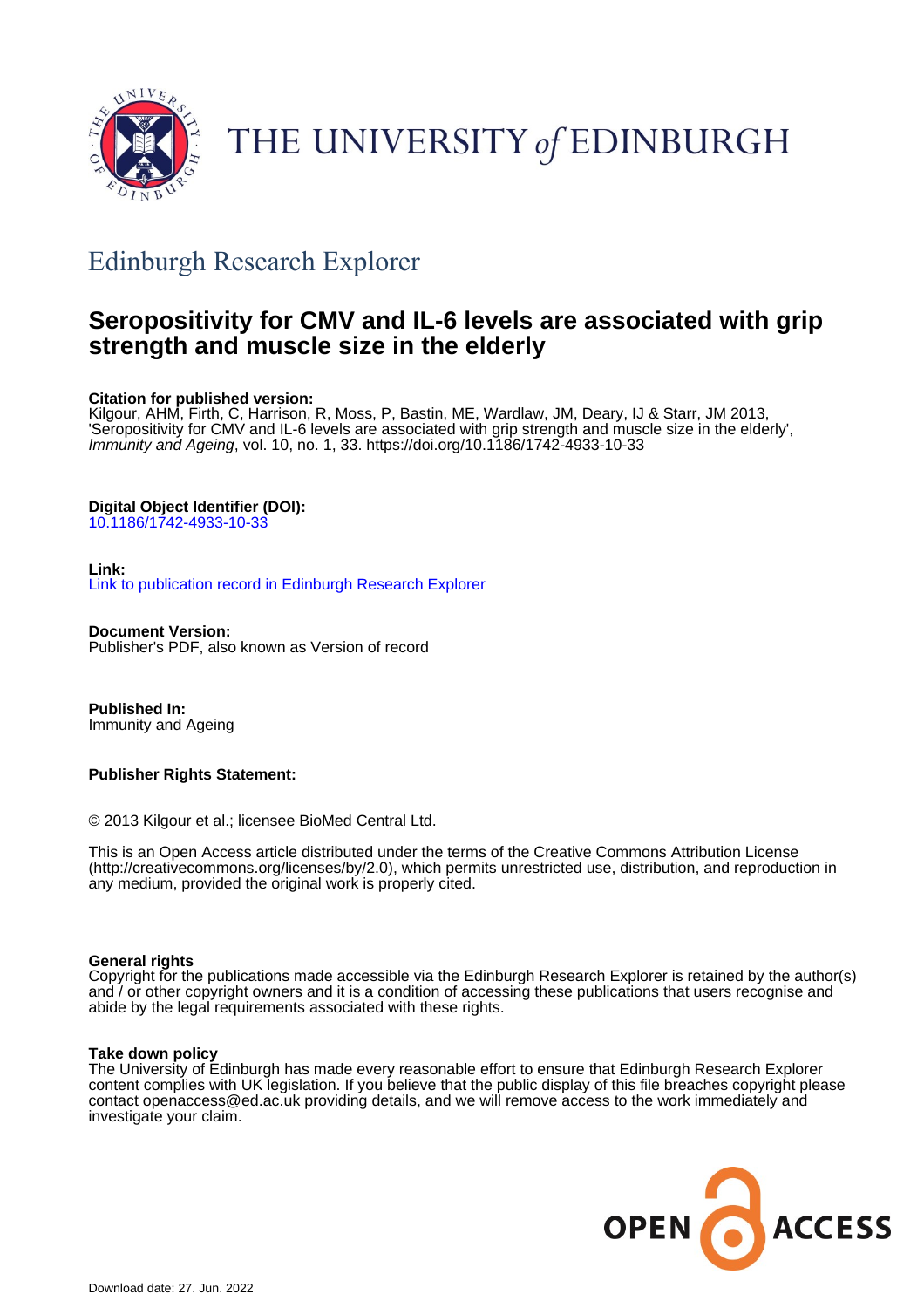# **RESEARCH CHEAR CHEAR CHEAR CHEAR CHEAR CHEAR CHEAR CHEAR CHEAR CHEAR CHEAR CHEAR CHEAR CHEAR CHEAR CHEAR CHEAR**



# Seropositivity for CMV and IL-6 levels are associated with grip strength and muscle size in the elderly

Alixe HM Kilgour<sup>1,2,5\*</sup>, Charlotte Firth<sup>6</sup>, Rowan Harrison<sup>2</sup>, Paul Moss<sup>6</sup>, Mark E Bastin<sup>1,3</sup>, Joanna M Wardlaw<sup>1,3</sup>, Ian J Deary<sup>1,4</sup> and John M Starr<sup>1,2</sup>

# Abstract

**Background:** Sarcopenia is an important cause of morbidity and mortality in older adults, with immunosenescence and inflammation being possible underlying mechanisms. We investigated the relationship between latent cytomegalovirus (CMV) infection, Interleukin 6 (IL-6) levels, muscle size and strength in a group of healthy older community-dwelling people.

Methods: Participants were healthy volunteers from the Lothian Birth Cohort 1936 study. Participants had IL-6 level and CMV antibody titre measured at age 70 years and grip strength and a volumetric T1-weighted MRI brain scan (allowing measurement of neck muscle cross-sectional area (CSA)) at age 73. Markers of childhood deprivation were adjusted for in the analysis due to correlations between childhood deprivation and latent CMV infection.

Results: 866 participants were studied; 448 men (mean age 72.48 years, sd 0.70) and 418 women (mean age 72.51 years, sd 0.72). In men, CMV seropositivity was associated with smaller neck muscle CSA ( $p = 0.03$ , partial eta squared = 0.01), even after adjustment for IL-6 levels. Neck muscle CSA was not associated with CMV seropositivity in women, or CMV antibody titre or IL-6 level in either sex. Grip strength associated negatively with IL-6 level (right grip strength p<0.00001, partial eta squared 0.032 and left grip strength p<0.00001, partial eta squared 0.027) with or without adjustment for CMV serostatus or antibody titre. CMV status and antibody titre were not significantly associated with grip strength in either hand.

**Conclusion:** These findings support the hypothesis that there is a relationship between markers of immunosenescence (i.e. CMV serostatus and IL6 level) and low muscle mass and strength and longitudinal studies in older cohorts are now required to investigate these relationships further.

Keywords: Sarcopenia, Grip strength, Cytomegalovirus, Interleukin-6, Immunosenescence

# Introduction

Sarcopenia refers to the decline in both muscle mass and function that occurs with age [\[1](#page-7-0)-[3\]](#page-7-0). It is an important cause of morbidity and mortality in older adults [\[4](#page-7-0)-[6](#page-7-0)]. Longitudinal studies have shown muscle mass to be lost at approximately 1% per annum and strength to be lost at 2-4% per annum in older adults [\[7,8\]](#page-7-0). Despite its clinical importance, current understanding of the mechanisms

\* Correspondence: [a.kilgour@ed.ac.uk](mailto:a.kilgour@ed.ac.uk) <sup>1</sup>

underlying sarcopenia remains unclear. Immunosenescence and inflammation have both been identified as possible contributing factors. Immunosenescence is the age-associated impairment of immune function due to changes in both the innate and adaptive immune response [[9\]](#page-7-0). These changes lead to a decreased ability to respond to pathogens, although an agreement on clinical biomarkers and associated clinical outcomes requires further research [[9](#page-7-0)].

Seropositivity for cytomegalovirus (CMV, otherwise known as Human Herpes Virus 5), is common in older adults [[10,11\]](#page-7-0). Most people are infected in childhood or young adulthood and become carriers of the virus in a



© 2013 Kilgour et al.; licensee BioMed Central Ltd. This is an Open Access article distributed under the terms of the Creative Commons Attribution License [\(http://creativecommons.org/licenses/by/2.0\)](http://creativecommons.org/licenses/by/2.0), which permits unrestricted use, distribution, and reproduction in any medium, provided the original work is properly cited.

<sup>&</sup>lt;sup>1</sup> Centre for Cognitive Ageing and Cognitive Epidemiology, University of Edinburgh, 7 George Square, Edinburgh EH8 9JZ, UK

<sup>&</sup>lt;sup>2</sup>Geriatric Medicine Unit, University of Edinburgh, Edinburgh, UK Full list of author information is available at the end of the article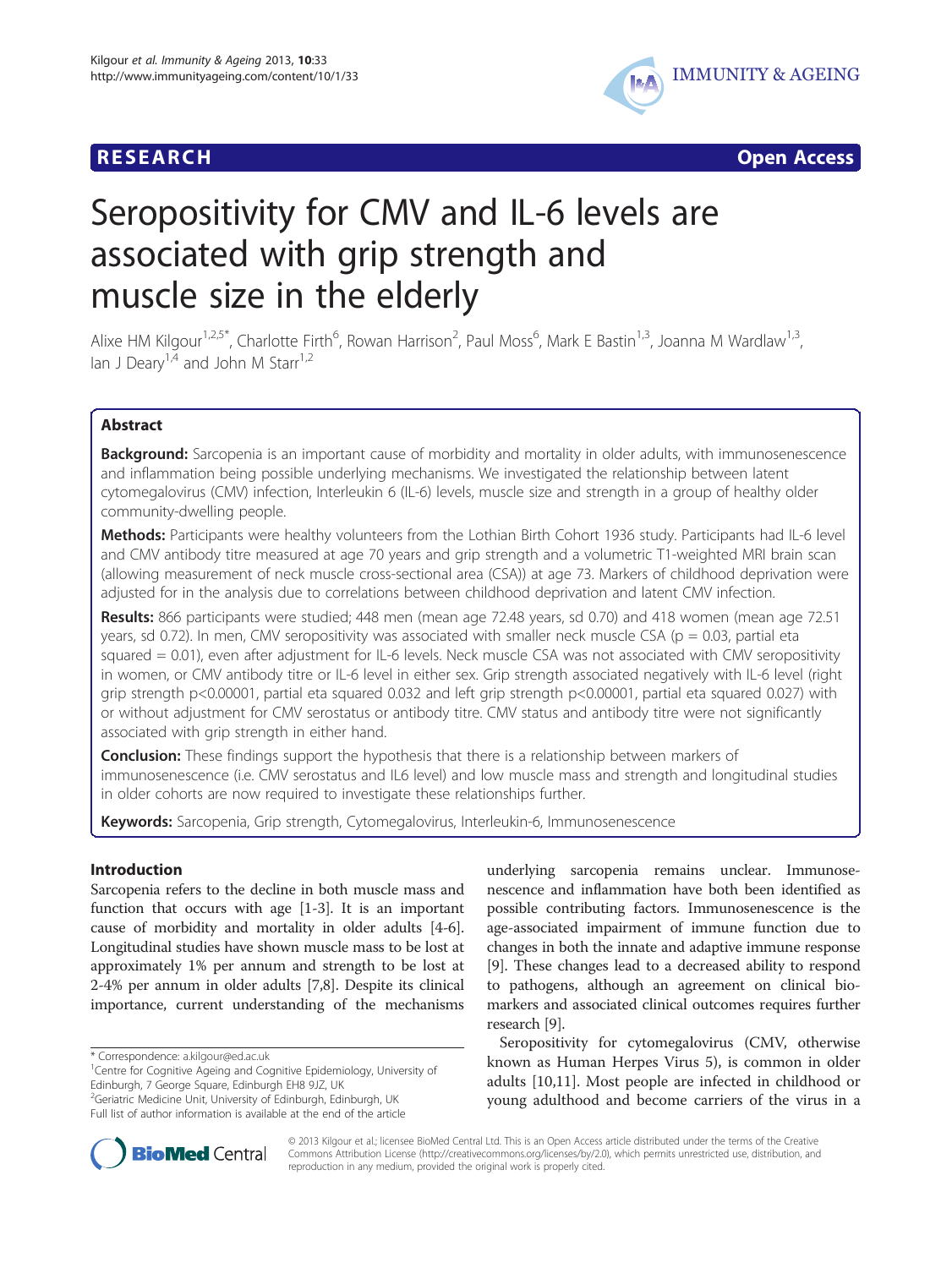latent state for the rest of their lives [\[12](#page-7-0)-[14\]](#page-7-0). The role of CMV status in immunosenescence is a topic of current research, and it remains unclear whether the relationship is causal or associative. However, latent CMV infection has been linked to several clinical outcomes, including frailty and increased mortality. Several studies have found an association between CMV seropositivity and/or CMV antibody titre and the presence of atherosclerosis and coronary heart disease, with some studies also demonstrating a correlation with survival time [\[15-17](#page-7-0)]. Other studies have found associations between CMV and cognitive decline in older adults [\[18\]](#page-7-0), and all cause mortality [[19\]](#page-7-0).

There is also evidence of an association between CMV infection and frailty. Aiello et al. [[20](#page-7-0)] found that CMV antibody titre is negatively associated with the ability to carry out activities of daily living (ADLs) in elderly Latino subjects, after correcting for gender and age. However, this relationship became non-significant after adjusting for the total number of health conditions, body mass index, and household income. Schmaltz et al. found an association between frailty, defined using the Fried criteria, and CMV serostatus in older women [[20\]](#page-7-0). Studies investigating frailty vary widely on the criteria used for diagnosis and not all frailty scores contain a measure of muscle mass [[21,22](#page-7-0)]. Therefore, in order for clear conclusions to be drawn about the possible underlying mechanisms of sarcopenia, it is important to study it as an independent variable rather than as a component of a frailty score.

Interleukin 6 (IL-6) is a cytokine known to be part of the acute phase response, i.e. the initial immune system reaction to infection or trauma [[23](#page-7-0)]. Increasing age is associated with latent low grade inflammation; levels of IL-6 appear to increase with age, particularly following the andropause or menopause [\[24,25\]](#page-7-0). In a large crosssectional study of septuagenarians, raised IL-6 levels were associated with reduced muscle mass and strength [[26](#page-7-0)]. However, in a further longitudinal cohort higher IL-6 levels were associated with loss of muscle strength, although no association was found with muscle mass [\[27\]](#page-8-0).

Several studies investigating the effect of CMV on frailty and functional ability have adjusted for IL-6 to assess its role as a mediator, as CMV is known to increase IL-6 gene expression and production in peripheral blood mononuclear cells [\[28](#page-8-0)]. Indeed in the above mentioned study, Schmaltz et al. found that CMV positive subjects with high IL-6 levels had a significantly higher prevalence of frailty than those with a low IL-6 level [\[20](#page-7-0)]. Also, data from the Women's Health and Aging Studies found that IL-6 appeared to modulate the effect of CMV antibody titre on frailty as an outcome (measured using the Fried criteria), although the effect did not reach statistical significance [[29](#page-8-0)].

We could find no previous studies which have looked at the association between muscle mass and CMV serostatus or antibody titre. Furthermore we found only one study which addressed the relationship between CMV serostatus and handgrip strength [[21](#page-7-0)], an important marker of muscle function in older age, and that study only looked at women. As detailed above, IL-6 may play an important mediatory role in these relationships and it is therefore important to study this in tandem with CMV status. In this study we investigated the relationship between latent CMV infection, IL-6 level and markers of sarcopenia (muscle size and strength) in a healthy older cohort of community-dwelling men and women.

## Results

There were 866 participants in wave 2 of the LBC1936 study; 448 men (mean age 72.48 years, sd 0.70) and 418 women (mean age 72.51 years, sd 0.72). This represents 79.4% of the participants who attended at the first wave of testing aged 70 years (n=1091). Baseline data for neck muscle CSA, right and left grip strength, CMV serostatus, CMV antibody titre and IL-6 levels are shown in Table 1. Baseline data for measures of childhood deprivation are shown in Table [2.](#page-3-0)

We assessed associations between IL-6 and CMV antibody titre (using Spearman's rho correlations) and CMV serostatus (using the Wilcoxon independent samples test) with age, height, weight, the muscle variables and the

|      |  | Table 1 Muscle size and strength, CMV and IL-6 baseline |  |  |
|------|--|---------------------------------------------------------|--|--|
| data |  |                                                         |  |  |

| Variable                                 | Statistic/group | Men         | Women       |
|------------------------------------------|-----------------|-------------|-------------|
| Total neck muscle CSA (mm <sup>2</sup> ) | Mean            | 2576.6      | 1814.5      |
|                                          | <b>SD</b>       | 421.0       | 281.2       |
|                                          | n               | 343         | 298         |
| Right grip strength (kg)                 | Mean            | 35.49       | 21.28       |
|                                          | SD              | 6.82        | 5.54        |
|                                          | n               | 448         | 416         |
| Left grip strength (kg)                  | Mean            | 34.69       | 19.93       |
|                                          | SD              | 6.57        | 5.13        |
|                                          | n               | 447         | 416         |
| <b>CMV status</b>                        | Positive (%)    | 60.6        | 69.0        |
|                                          | Negative (%)    | 39.4        | 31.1        |
|                                          | n               | 439         | 409         |
| CMV antibody titre                       | Median          | 60.56       | 132.11      |
|                                          | IQ range        | 0.47-214.00 | 2.40-277.78 |
|                                          | n               | 437         | 406         |
| IL-6 level                               | Median          | 1.60        | 1.48        |
|                                          | IQ range        | 1.05-2.42   | 1.01-2.29   |
|                                          | n               | 425         | 390         |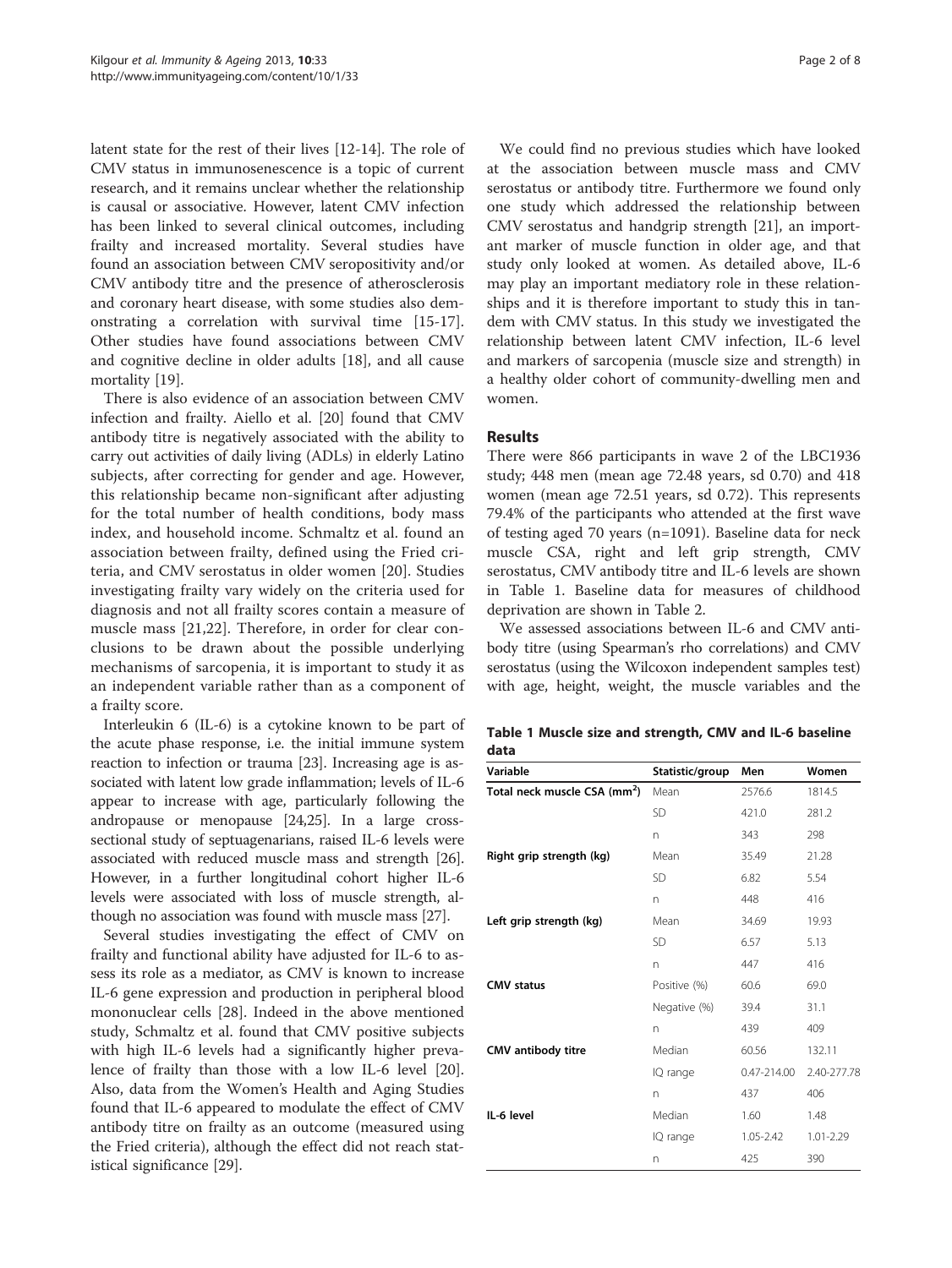<span id="page-3-0"></span>Table 2 Childhood deprivation baseline data

| Variable                           | Statistic/group | Men           | Women         |
|------------------------------------|-----------------|---------------|---------------|
| Overcrowding index (age 11)        | Median          | 1.20          | 1.20          |
|                                    | IQ range        | $0.86 - 1.67$ | $0.80 - 1.67$ |
|                                    | n               | 447           | 416           |
| Indoor/outdoor toilet (age 11)     | Indoor (%)      | 87.5          | 90.0          |
|                                    | Outdoor (%)     | 12.5          | 10.0          |
|                                    | n               | 447           | 418           |
| Father's social class              | (%)             | 6.9           | 7.3           |
|                                    | (96)            | 21.5          | 17.2          |
|                                    | III (%)         | 56.7          | 54.7          |
|                                    | IV (%)          | 6.9           | 13.3          |
|                                    | V(96)           | 7.9           | 7.6           |
|                                    | n               | 404           | 384           |
| Years spent in full time education | Median          | 10            | 10            |
|                                    | IQ range        | $10 - 12$     | $10 - 12$     |
|                                    | n               | 448           | 418           |

measures of childhood deprivation (Table 3). The association between CMV serostatus and indoor/outdoor toilet was analysed using the chi-square test. In men, being CMV seropositive or having a high CMV titre is associated with all the markers of childhood deprivation. In women, being CMV seropositive or having a high CMV titre is associated with a higher overcrowding index and lower social class of their father and in addition a high CMV titre is associated with fewer years of formal education. In men, IL-6 levels only significantly correlate with the number of years of full time education (i.e. the more years of education the lower the IL-6 level), whereas in women all the markers of childhood deprivation correlate with a higher IL-6 level, except for the indoor/outdoor toilet question. If IL-6 was acting as mediator for CMV infection (i.e. CMV infection causes inflammation, raising IL6 levels, which causes increased sarcopenia), we would expect a correlation between the two variables. However, the Spearman's rho correlation between IL-6 and CMV antibody titre was non-significant (rho=0.06, p=0.07), while a Wilcoxon independent samples test for IL-6 and CMV serostatus was also non-significant (test statistic 1.28, p=0.20).

General linear models (ANCOVAs) were then created for each muscle variable separately with each measure of immune status (ie CMV status, CMV titre and IL-6 level) before rerunning the models of CMV status and antibody titre adjusting for IL-6 status also. Tables [4](#page-4-0) and [5](#page-4-0) contain the results for the ANCOVA for CMV serostatus and neck muscle CSA, and IL-6 and grip strength. The p value gives the significance of the independent variable's association

Table 3 Wilcoxon independent samples test (CMV serostatus) and Spearman's rho correlations (CMV antibody titre and IL-6 level) (p values)

|                                          | Male                              |            |             | Female                            |            |             |  |
|------------------------------------------|-----------------------------------|------------|-------------|-----------------------------------|------------|-------------|--|
|                                          | CMV status (pos/neg) <sup>a</sup> | CMV titreb | IL-6 titreb | CMV status (pos/neg) <sup>a</sup> | CMV titreb | IL-6 titreb |  |
| Age in days at wave 2                    | .68                               | .09        | .09         | 2.32                              | .17        | .08         |  |
|                                          | (.50)                             | (.06)      | (.08)       | (.02)                             | (<.01)     | (.14)       |  |
| Height in cm                             | $-2.08$                           | $-11$      | $-12$       | $-2.50$                           | $-0.09$    | .00         |  |
|                                          | (.04)                             | (.02)      | (.01)       | (.01)                             | (.07)      | (.95)       |  |
| Weight in kg                             | 1.44                              | .07        | .16         | $-1.06$                           | .02        | .30         |  |
|                                          | (.15)                             | (.15)      | (<.01)      | (.29)                             | (71)       | (<.001)     |  |
| Total neck muscle CSA (mm <sup>2</sup> ) | $-1.60$                           | $-06$      | .09         | 1.02                              | .09        | .21         |  |
|                                          | (.11)                             | (.26)      | (.10)       | (.31)                             | (.12)      | (<.001)     |  |
| Grip strength right hand (kg)            | $-62$                             | $-0.05$    | $-.25$      | $-2.81$                           | $-.10$     | $-07$       |  |
|                                          | (.54)                             | (.34)      | (<.001)     | (.01)                             | (.04)      | (.16)       |  |
| Grip strength left hand (kg)             | $-1.95$                           | $-.10$     | $-.25$      | $-2.04$                           | $-08$      | $-08$       |  |
|                                          | (.05)                             | (.03)      | (<.001)     | (.04)                             | (.12)      | (.11)       |  |
| Overcrowding index age 11                | 4.53                              | .17        | .03         | 3.56                              | .16        | .10         |  |
|                                          | (<.001)                           | (<.001)    | (.56)       | (<.001)                           | (<.01)     | (.04)       |  |
| Father's job class as a number           | 3.82                              | .19        | .03         | 2.51                              | .14        | .16         |  |
|                                          | (<.001)                           | (<.001)    | (.55)       | (.01)                             | (<.01)     | (<.01)      |  |
| No. of years of full-time education      | $-3.07$                           | $-.17$     | $-.13$      | $-1.57$                           | $-.11$     | $-.10$      |  |
|                                          | (<.01)                            | (<.001)    | (.01)       | (.12)                             | (.01)      | (.04)       |  |
| Indoor=1 or outdoor=2 toilet at age 11   | $0.47*$                           | .10        | .04         | $0.69*$                           | .06        | .05         |  |
|                                          | (.02)                             | (.03)      | (.37)       | (.33)                             | (.18)      | (.30)       |  |

aWilcoxon independent samples test statistic (and associated p values) for CMV status and all predictor variables except indoor/outdoor toilet age 11, which was analysed using the chi-square test and shows \*the odds ratio for being CMV seropositive if indoor toilet age 11.

<sup>b</sup>The columns for CMV titre and IL-6 titre show the Spearman's rho correlation with the predictor variables (and the associated p value).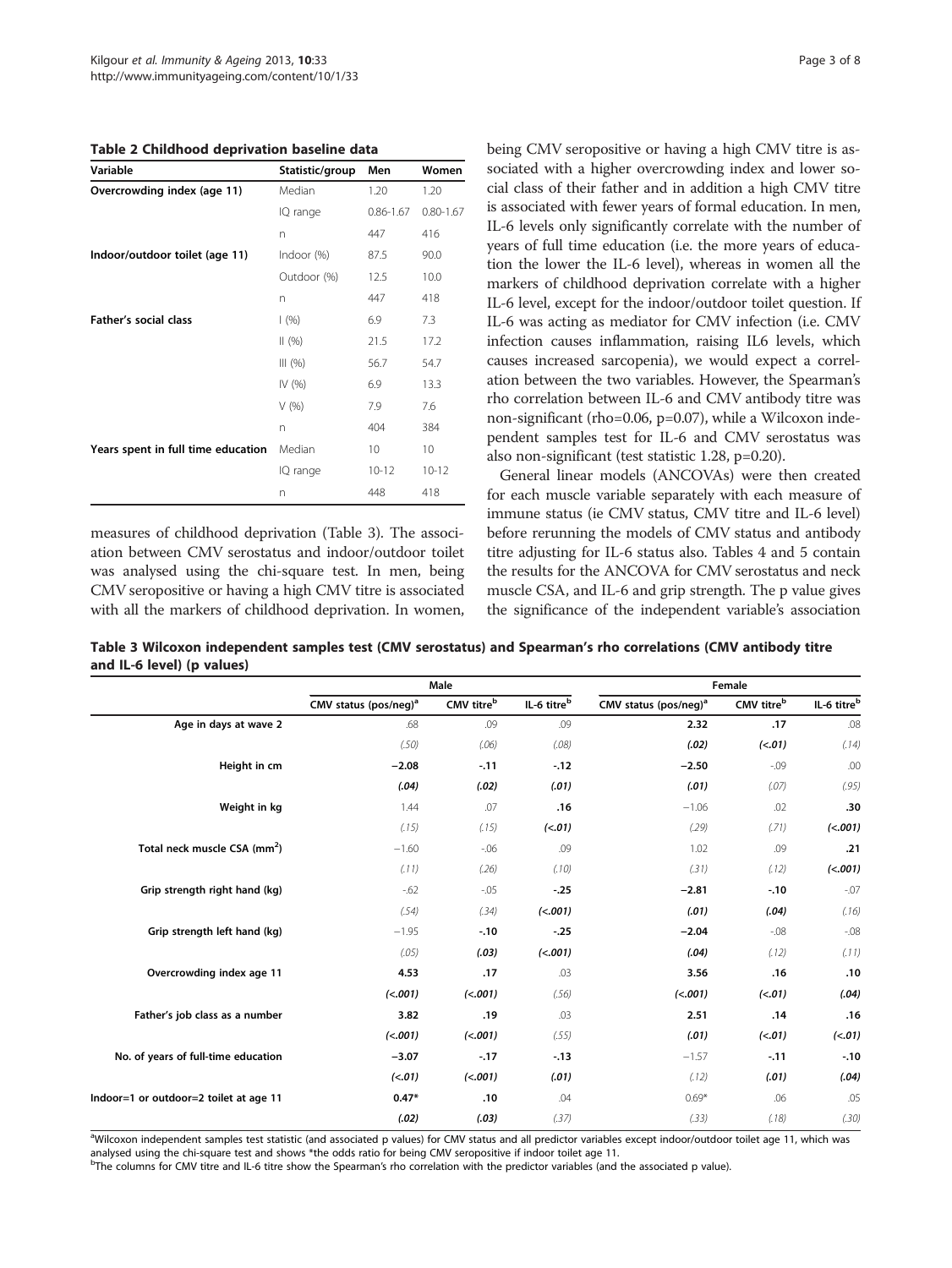<span id="page-4-0"></span>Table 4 ANCOVA for CMV status and total neck muscle CSA

| Source                                 |         | Sig. Partial eta squared |
|----------------------------------------|---------|--------------------------|
| Age in days at wave 2                  | .38     | < 0.01                   |
| Weight in kg                           | < 0.001 | .22                      |
| Sex (Male=1, Female=2)                 | $-.001$ | .42                      |
| Overcrowding index age 11              | .29     | < 0.01                   |
| Indoor=1 or outdoor=2 toilet at age 11 | .88     | < 0.01                   |
| Father's job class as a number         | .70     | < 0.01                   |
| No. of years of full-time education    | .43     | < 0.01                   |
| CMV serostatus (neg=1, pos=2)          | .10     | .01                      |
| Sex by CMV serostatus                  | .028    | .01                      |

and the partial eta squared gives a measure of effect size, for which Cohen [\[30](#page-8-0)] says the following: small  $\geq 0.0099$ ; medium ≥0.0588; large ≥0.1379.

We found that CMV seropositivity was associated with a smaller neck muscle CSA in men but not in women  $(p = 0.028,$  partial eta squared = 0.01) (Table 4). In this model, lower weight and female sex were also associated with smaller neck muscle CSA. When this model was corrected for IL-6 level the effect remained significant  $(p = 0.047)$ . The model for neck muscle CSA and CMV antibody titre showed no significant association, both with and without adjustment for IL-6 level, nor did the model with IL-6 as predictor variable, without adjusting for CMV infection.

Weaker grip strength in both right and left hands was found to be associated with higher IL-6 level; right grip strength  $p<0.00001$ , partial eta squared = 0.032 and left grip strength p<0.00001, partial eta squared = 0.027 (Table 5). The associations remain strongly positive even after adjustment for CMV status (p<0.0001) and CMV antibody titre (p<0.0001). In these models (shown in Table 5), older age, shorter stature and female sex were

Table 5 ANCOVA for IL-6 titre and grip strength right and left hands

|                                           | <b>Right hand</b> |                             |                | Left hand                   |  |
|-------------------------------------------|-------------------|-----------------------------|----------------|-----------------------------|--|
| Source                                    |                   | Sig. Partial eta<br>squared |                | Sig. Partial eta<br>squared |  |
| Age in days at Wave 2                     | .005              | .01                         | .004           | .01                         |  |
| Height $< 001$                            |                   | .08                         | &0.01          | .07                         |  |
| Sex (Male=1, Female=2) <.001              |                   |                             | $.28 \le 0.01$ | .34                         |  |
| Overcrowding index age 11                 | .72               | .00.                        | .25            | .00                         |  |
| Indoor=1 or outdoor=2 toilet<br>at age 11 | .75               | .00.                        | .64            | .00                         |  |
| Father's job class as a<br>number         | .95               | .00                         | .65            | .00                         |  |
| No. of years of full-time<br>education    | .051              | .01                         | .10            | .00                         |  |
| $IL-6$ Level $\leq 0.001$                 |                   | .03                         | < 0.01         | .03                         |  |

also significantly associated with weaker grip strength in both hands. The models using CMV status and antibody titre alone were not significantly associated with grip strength in either hand.

#### **Discussion**

This report used data from waves 1 and 2 of a population-based elderly cohort study, to investigate the relationship between latent CMV infection, IL-6 levels and sarcopenia, measured using neck muscle CSA and grip strength in both hands. There was no significant group difference for sex, age or CMV status and titre between those who participated in wave 1 but not wave 2 (n=225) and those who participated in both waves  $(n=866)$  (independent t tests,  $p>0.05$ ). We found that men who were seropositive for CMV antibody at age 70 years had a neck muscle CSA on average 4% smaller at age 73 than men who were seronegative. This effect remained positive whether adjusting for IL-6 level or not. It is well documented that muscle mass is lost at roughly 1% per year [[7,8\]](#page-7-0), therefore being a man who is CMV seropositive in your 70 s confers the same risks of low muscle bulk as being 4 years older. We did not detect a significant association in women between CMV serostatus and neck muscle CSA, or between CMV serostatus and grip strength in either hand. Other studies have postulated that as CMV seropositivity is so common in older adults it may be more important to measure CMV antibody titre itself. However, we found no association between CMV antibody titre and either neck muscle CSA or grip strength. This result may indicate that latent CMV infection leads to increased muscle loss over an extended period, as CMV is commonly acquired in childhood, though there is the possibility of temporary reactivations of CMV throughout life, and that the titre reflects the current situation, which may have less impact on muscle bulk. Longitudinal studies will be able to explore these relationships further.

IL-6 levels were found to strongly predict grip strength in both right and left hands in men and women. IL-6 predicted 3.2% of the variance in right-sided grip strength and 2.7% of the variance in left-sided grip strength. These associations remained significant when adjusting for CMV serostatus or antibody titre. We found no significant association between IL-6 levels and neck muscle CSA. Therefore our findings do not support previous work that has found that IL-6 may act as a mediator by which latent CMV infection causes frailty [\[20,](#page-7-0)[29](#page-8-0)].

It is widely accepted that muscle size and strength do not decline in a parallel manner [\[31,32\]](#page-8-0), therefore they are not purely a function of each other and it may be that different factors cause decline in one parameter more than the other, as our results have shown. Similarly, a study looking at the effect of IL-6 levels on muscle found a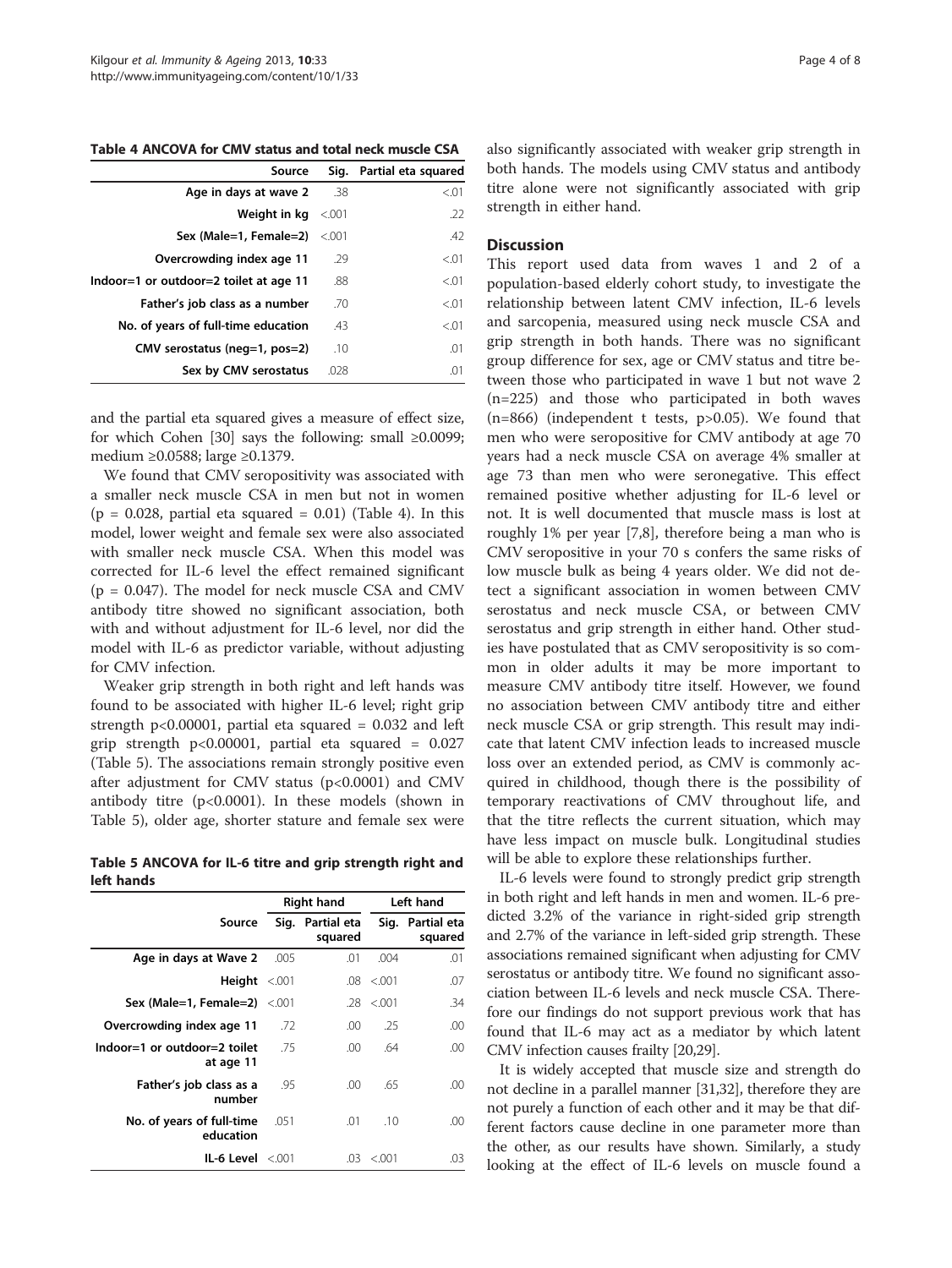significant association with decline in grip strength but not muscle mass [[27](#page-8-0)], again indicating parameter-specific effects. Also, these results are based on cross-sectional data and therefore do not necessarily reflect changes with age. Therefore it could be that individuals with latent CMV infection or lifelong raised IL6 levels have always had smaller/weaker muscles, rather than an increased rate of decline in muscle mass or function with age. However as sarcopenia is currently diagnosed using reference to peers or a healthy young population, having a lower peak muscle mass and function should still be considered risk factors for sarcopenia. Longitudinal studies may help elucidate these relationships further.

The sole previous study we found that investigated the relationship between CMV status and grip strength only included women [[21](#page-7-0)]. They found no significant difference in grip strength between seropositive and seronegative women. We have replicated this finding, but found a sex specific effect between male sex and CMV serostatus. There is evidence that men lose more muscle mass than women with age even after correction for body stature [[33](#page-8-0)], therefore differing factors may play more or less of a role between the genders. Additionally, their muscles are larger to start with and therefore a reduction may be easier to detect.

It is unclear how CMV might directly influence physical functioning, however latent CMV infection has been identified as an important component of an immune risk phenotype that is associated with immunosenescence, inflammation, and several latent health conditions observed with aging [\[34\]](#page-8-0). All these may represent possible contributory mechanisms to sarcopenia. For example, if CMV infection predisposes to cardiovascular disease this, in turn, might limit exercise and hence loss of muscle strength and size. Should our findings be confirmed, exploration of potential causal pathways will be warranted.

Raised plasma IL-6 levels are known to increase proteolysis within muscle, by upregulating the proteolytic UPP pathway [[35\]](#page-8-0), however it is not known if the degree of increase seen with ageing is enough to cause atrophy and it is thought that proteolysis is not a major factor in normal ageing muscle [[36](#page-8-0)]. However, IL-6 may exert its effect through less direct routes. It is known that IL-6 causes anorexia, which would lead to decreased protein substrate. Also, IL-6 can both activate cortisol secretion and induce 11beta-hydroxysteroid type 1 expression, so it may exert its effect via the steroid pathway [\[37,38\]](#page-8-0). Furthermore, animal studies have demonstrated that inflammatory cytokines can induce muscle apoptosis by DNA fragmentation [[35](#page-8-0)], though such models may not represent low level inflammatory changes occurring over a prolonged period.

The narrow geographic, age and ethnic mix within the LBC1936 cohort means this study may not prove generalisable. However, the narrow age range helps to reduce

the powerful effect of advancing age on many of the parameters measured in this and other studies and which may have lead to the impression of stronger direct relationships between co-associated variables than is actually the case. Additionally the size of the sample studied and the fact that we replicated results in some of our analyses found in other work is reassuring. The high correlation between the markers of childhood deprivation and CMV status were as predicted and raise the possibility that other correlates of childhood socioeconomic deprivation may be mediated by CMV infection, although this relationship may be less strong in other populations. Also, when studying sarcopenia it is important to consider rate of decline rather than solely cross-sectional measures. Therefore in the future, longitudinal studies will be crucial in developing an understanding of these relationships. Finally, the concept of a homogeneous model of sarcopenia, whereby all muscle throughout the body ages at the same rate, is proving increasingly unlikely to be valid with studies showing rates of muscle ageing to vary around the body [[33,39,40\]](#page-8-0). Therefore whilst our measure of neck muscle CSA has previously been shown to correlate strongly to mid-thigh muscle CSA, it is important to consider that different factors may worsen or ameliorate muscle ageing in different muscle groups throughout the body.

## Conclusion

In a large population-based elderly cohort study we found the men who were seropositive for CMV had smaller neck muscle CSA than men who were seronegative, and this effect was independent of IL-6 level. We also found that higher IL-6 levels, but not CMV levels, were strongly associated with lower grip strength in both hands in men and women. These associations were not attenuated when the model was adjusted for CMV serostatus or antibody titre. These findings support the hypothesis that there is a relationship between immunosenescence and markers of sarcopenia and longitudinal studies are now required to investigate these relationships further.

#### Methods

#### Participants – The Lothian Birth Cohort 1936 (LBC1936)

The LBC1936 study consists of 1091 relatively healthy, age-homogeneous older people who, at the age of 11 years, participated in the Scottish Mental Survey of 1947, when they sat a general mental ability test, the Moray House Test number 12 (MHT). The cohort, including the imaging protocol, has been described previously in detail [[41,42\]](#page-8-0) At age 70 years they underwent a series of cognitive tests (including retaking the MHT), and physical and biochemical tests, at the Wellcome Trust Clinical Research Facility (WTCRF) at the Western General Hospital, Edinburgh, where 866 returned for further testing at age 73. All participants gave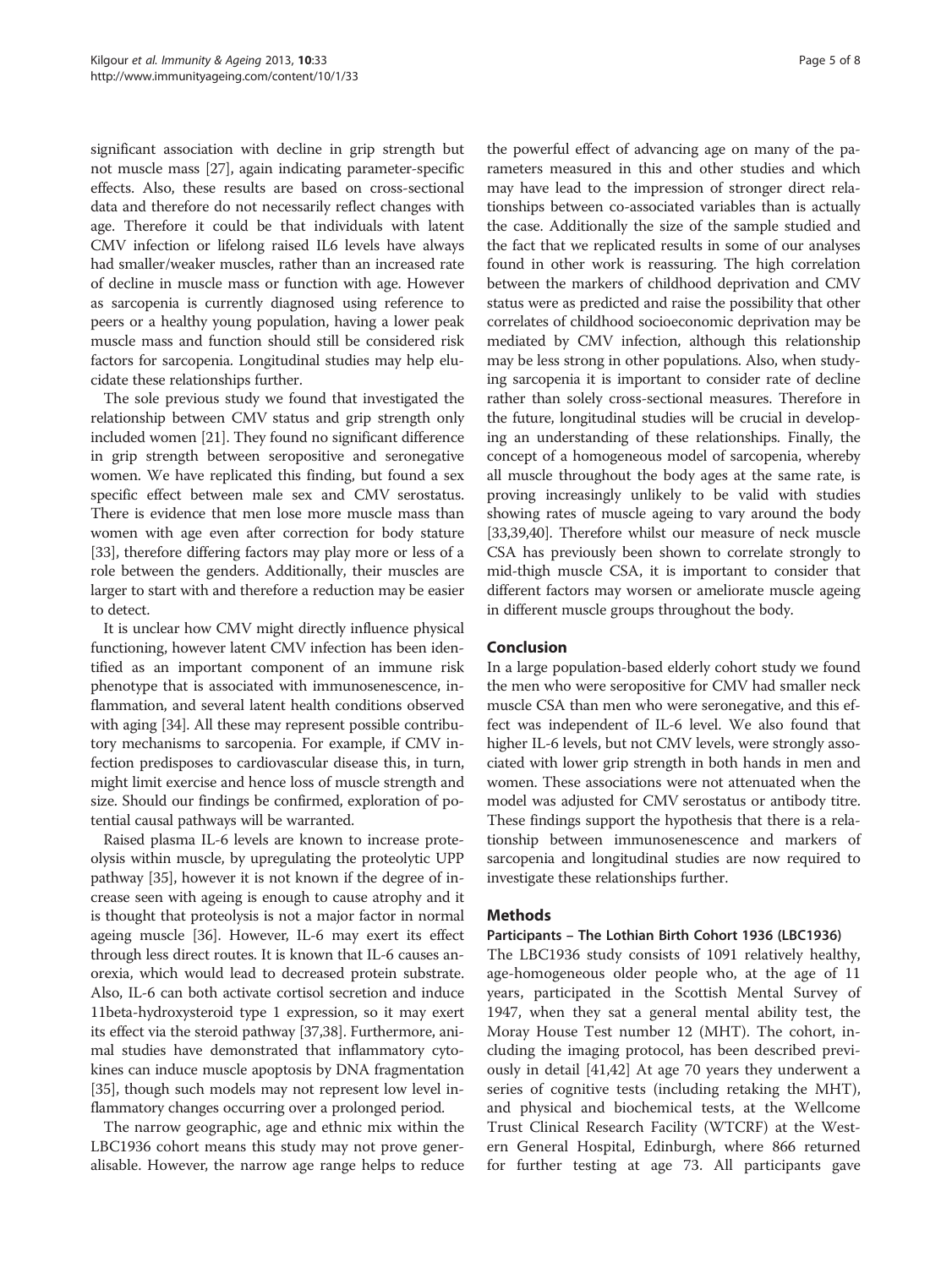written, informed consent to the study. All participants were Caucasian and almost all lived independently in the Lothian region (Edinburgh city and surrounding area) of Scotland.

#### Neck muscle cross-sectional area

In this study we use neck muscle cross-sectional area (CSA) as a validated measure of muscle size [\[32\]](#page-8-0). We have previously shown in a study of 24 subjects that neck muscle CSA is strongly correlated with thigh muscle CSA  $(R<sup>2</sup> = 0.77)$ , which is often used as a proxy for general muscle bulk. Neck muscle CSA is generally available in brain MRI studies, whereas thigh muscle CSA is not usually measured within longitudinal cognitive ageing studies.

Participants underwent a volumetric brain MRI scan as part of the LBC1936 study. MRI was performed with participants in a supine position using a 1.5 T clinical scanner (Signa HDxt, GE Healthcare, Milwaukee, USA) at the Brain Research Imaging Centre, University of Edinburgh ([www.bric.ed.ac.uk\)](http://www.bric.ed.ac.uk). A phased array eight channel head coil was used and inversion recovery prepared volumetric T1 weighted images were acquired in a coronal plane for each participant; the scan alignment was perpendicular to the long axis of the hippocampus determined from a preliminary T2-weighted sagittal sequence. The flip angle was 8°, bandwidth 15.63 KHz, echo time (TE) 4 to 13 ms, repetition time (TR) 9.6 ms and inversion or preparation time (TI) 500 ms. The field of view (FOV), fixed superiorly at the cranial vertex, was  $25.6 \times 25.6$  cm, the acquisition matrix was  $192\times192$ , with 160 slices acquired with a slice thickness of 1.3 mm with no slice gap. These data took 8.13 minutes to acquire per patient.

Neck muscle CSA was measured using a validated technique as described previously [\[43](#page-8-0)]. In summary, the midpoint of the C2-vertebra was located in the sagittal slice of a 3D reconstructed image. The image was then converted to a transverse view and the posterior neck muscles were outlined using a cursor on a dedicated workstation. The software then calculated the contained area. The muscles groups measured were the semispinalis capitis, splenius capitis and trapezius (measured as a combined group), and the sternocleidomastoid. Each measurement was performed three times and the median for each value was used for the following analyses.

## Grip strength

Grip strength was measured with a Jamar Hydraulic Hand Dynamometer, with all participants performing 3 trials with their right and left hands; the best of the 3 trials was used for the following analyses.

#### CMV and IL-6 measures

CMV was measured in plasma samples collected at age 70, using a CMV ELISA assay. Mock and viral-infected lysate was coated onto ELISA plates and incubated overnight. Standards (a mixture of three CMV positive plasma samples) and plasma samples were added to the plates and incubated for one hour before washing. An anti-IgG horseradish peroxidase conjugated secondary antibody was then added to the plate to incubate for one hour. After washing, TMB substrate was added and the reaction stopped by addition of 1M HCL. The sample was assessed using an ELISA reader at 450 nm. To determine CMV titres, mock values were first subtracted from lysate values. The data were then analysed in PRISM, and CMV titres were calculated with reference to the standard curve. Values above 10 were considered to be seropositive. To ensure accuracy, all samples were tested in duplicate. IL-6 levels were analysed at the University of Glasgow using high sensitivity ELISA from R&D Systems. The minimum detectable dose ranged from 0.016-0.110 pg/mL (mean=0.039 pg/mL). The intra-assay CV ranged from 6.9 to 7.8%, while the interassay coefficient of variance ranged from 6.6 to 9.6%.

## Childhood deprivation

At the age 70 assessment, participants were asked to provide background demographic and environmental information about their childhood, specifically for when they were aged about 11 years. Participants reported the number of people they lived with and the number of rooms in the house, which was used to calculate an overcrowding index (people/room). Participants also reported: whether their household had indoor or outdoor toilet facilities; their father's occupation to allow father's social class to be coded (categorised from I, professional, to V, unskilled); and the number of years they spent in full-time, formal education.

#### Statistical analysis

Descriptive statistics, exploratory analyses and general linear modeling (Analysis of Covariance; ANCOVA) were performed using SPSS version 18.0 for Windows (SPSS Inc, Chicago, Ill, USA). Missing values were excluded listwise for the ANCOVA analyses. For the ANCOVA, we constructed baseline models with the measures of neck muscle CSA and grip strength (right and left) as dependent (i.e. outcome) variables and CMV serostatus, CMV antibody titre and IL-6 level as independent variables, adjusting for age, gender and either height or weight, as a measure of body size, and the four measures of childhood deprivation. Total neck muscle CSA was found to correlate more strongly with weight (P<0.001), whereas both right and left grip strength correlated more strongly with height  $(p<0.001)$ . Therefore we used the respective measures for adjustment in each of the analyses.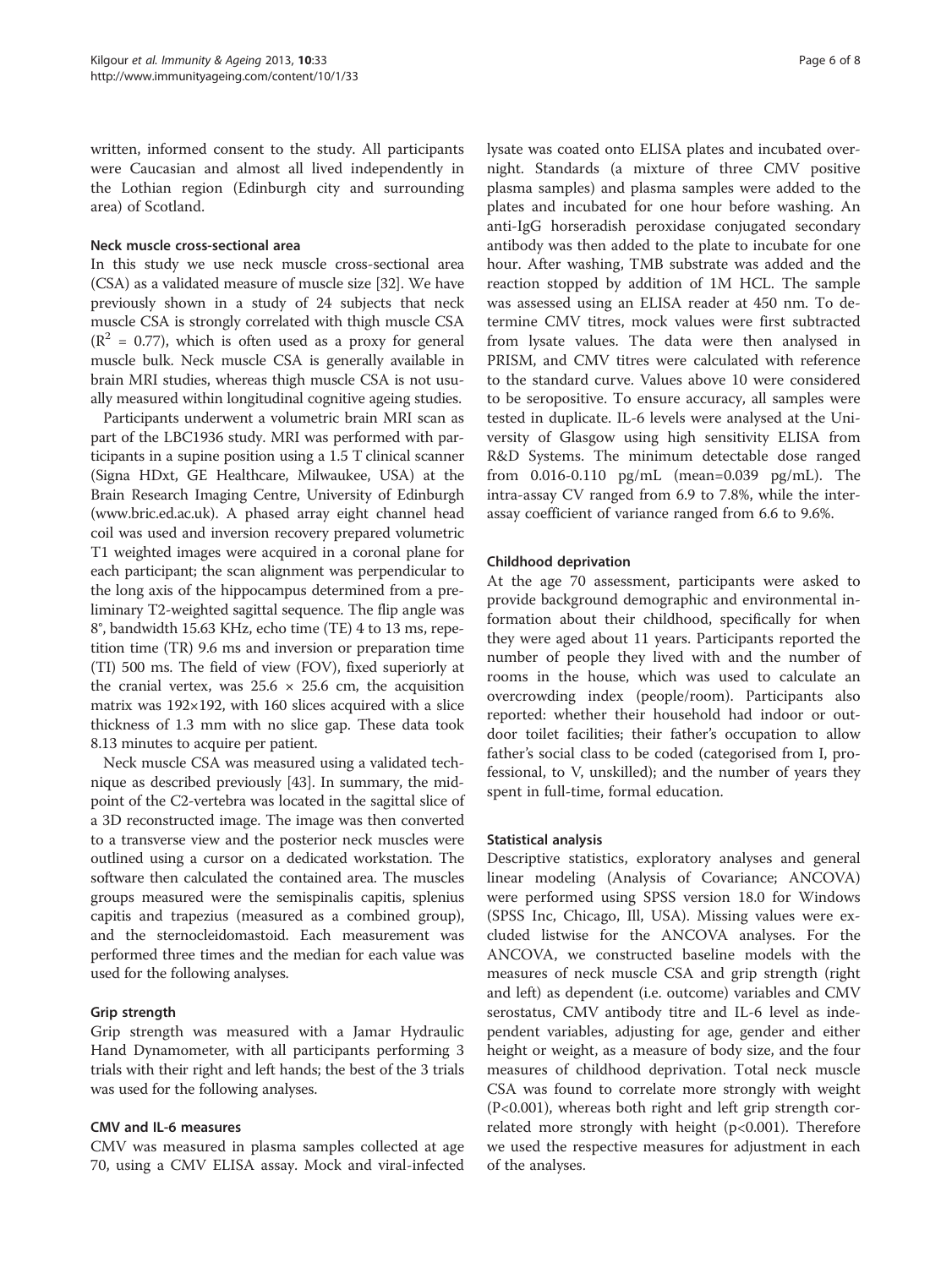#### <span id="page-7-0"></span>Competing interests

The authors declared that they have no competing interests.

#### Authors' contributions

AHMK and JMS proposed the hypotheses, performed the analyses and drafted the manuscript. AHMK performed the neck cross-sectional area measurements. IJD, JMS, MEB and JMW designed the LBC1936 study. CF, RH and PM designed and implemented the immunological measurements. All authors approved the final manuscript.

#### Acknowledgements

Dr AHM Kilgour was funded during this research by The University of Edinburgh Centre for Cognitive Ageing and Cognitive Epidemiology, part of the cross council Lifelong Health and Wellbeing Initiative (G0700704/84698). Funding from the Biotechnology and Biological Sciences Research Council (BBSRC), Engineering and Physical Sciences Research Council (EPSRC), Economic and Social Research Council (ESRC) and Medical Research Council (MRC) is gratefully acknowledged. The LBC1936 studies have been funded by Age UK and the MRC. CMV materials were funded as part of a British Geriatrics Society start-up grant to Dr R Harrison. Ms C Firth is funded by an Age UK PhD studentship. JMW was part funded by the Scottish Funding Council through the Scottish Imaging Network, a Platform for Scientific Excellence (SINAPSE, [www.sinapse.ac.uk\)](http://www.sinapse.ac.uk) Initiative. The funders had no role in study design, data collection and analysis, decision to publish, or preparation of the manuscript.

We thank A Gow, C Murray, J Corley, R Henderson and A Pattie at the Centre of Cognitive Aging and Cognitive Epidemiology, and MV Hernandez, SM Maniega, N Royle, E Sandeman, I Gerrish, of the Brain Research Imaging Centre, both of the University of Edinburgh, UK, for demographic and clinical data collection on the LBC1936. We would also like to thank the LBC1936 Study participants; CD Gray, S Semple, T MacGillivray and staff at the Clinical Research Imaging Centre, Queen's Medical Research Institute, University of Edinburgh, UK; D Job, additional radiographers and other staff at The Brain Research Imaging Centre, Edinburgh, UK.

#### Author details

<sup>1</sup>Centre for Cognitive Ageing and Cognitive Epidemiology, University of Edinburgh, 7 George Square, Edinburgh EH8 9JZ, UK. <sup>2</sup>Geriatric Medicine Unit, University of Edinburgh, Edinburgh, UK. <sup>3</sup>Brain Research Imaging Centre, Division of Neuroimaging Sciences, University of Edinburgh, Edinburgh, UK. <sup>4</sup>Department of Psychology, University of Edinburgh, Edinburgh, UK. <sup>5</sup>Clinical Research Imaging Centre, Queen's Medical Research Institute, University of Edinburgh, Edinburgh, UK. <sup>6</sup>School for Cancer Sciences, University of Birmingham, Birmingham B15 2TT, UK.

#### Received: 5 December 2012 Accepted: 12 August 2013 Published: 13 August 2013

#### References

- 1. Cruz-Jentoft AJ, Baeyens JP, Bauer JM, Boirie Y, Cederholm T, Landi F, Martin FC, Michel JP, Rolland Y, Schneider SM, Topinkova E, Van-dewoude M, Zamboni M: Sarcopenia: European consensus on definition and diagnosis. Age Ageing 2010, 39:412–423.
- 2. Fielding RA, Vellas B, Evans WJ, Bhasin S, Morley JE, Newman AB, Abellan van Kan G, Andrieu S, Bauer J, Breuille D, Cederholm T, Chandler J, De-Meynard C, Donini L, Harris T, Kannt A, Keime Guibert F, Onder G, Papanicolaou D, Rolland Y, Rooks D, Sieber C, Souhami E, Verlaan S, Zamboni M, Sarcopenia: An undiagnosed condition in older adults. Current consensus definition: prevalence, etiology, and consequences. International working group on sarcopenia. J Am Med Dir Assoc 2011, 12:249–256.
- 3. Muscaritoli M, Anker SD, Argiles J, Aversa Z, Bauer JM, Biolo G, Boirie Y, Bosaeus I, Cederholm T, Costelli P, Fearon KC, Laviano A, Maggio M, Fanelli FR, Schneider SM, Schols A, Sieber CC: Consensus definition of sarcopenia, cachexia and pre-cachexia: Joint document elaborated by special interest groups (sig) "Cachexia-anorexia in chronic wasting diseases" and "Nutrition in geriatrics". Clin Nutr 2010, 29:154–159.
- 4. Lauretani F, Russo CR, Bandinelli S, Bartali B, Cavazzini C, Di-Iorio A, Corsi AM, Rantanen T, Guralnik JM, Ferrucci L: Age-associated changes in skeletal muscles and their effect on mobility: an operational diagnosis of sarcopenia. J Appl Physiol 2003, 95:1851–1860.
- 5. Baumgartner RN, Koehler KM, Gallagher D, Romero L, Heymsfield SB, Ross RR, Garry PJ, Lindeman RD: Epidemiology of sarcopenia among the elderly in New Mexico. Am J Epidemiol 1998, 147:755-763.
- 6. Rantanen T: Muscle strength, disability and mortality. Scand J Med Sci Sports 2003, 13:3–8.
- 7. Goodpaster BH, Park SW, Harris TB, Kritchevsky SB, Nevitt M, Schwartz AV, Simonsick EM, Tylavsky FA, Visser M, Newman AB, Hlth ABCS: The loss of skeletal muscle strength, mass, and quality in older adults: the health, aging and body composition study. J Gerontol Biol Sci & Med Sci 2006, 61:1059–1064.
- 8. Visser M, Deeg DJH, Lips P: Low vitamin d and high parathyroid hormone levels as determinants of loss of muscle strength and muscle mass (sarcopenia): the longitudinal aging study Amsterdam. J Clin Endocrinol Metab 2003, 88:5766–5772.
- 9. Pawelec G, Akbar A, Beverley P, Caruso C, Derhovanessian E, Fülöp T, Griffiths P, Grubeck-Loebenstein B, Hamprecht K, Jahn G, Kern F, Koch SD, Larbi A, Maier AB, Macallan D, Moss P, Samson S, Strindhall J, Trannoy E, Wills M: Immunosenescence and cytomegalovirus: where do we stand after a decade? Immunity & Ageing 2010, 7:13.
- 10. Lubeck PR, Doerr HW, Rabenau HF: Epidemiology of human cytomegalovirus (hcmv) in an urban region of Germany: what has changed? Med Microbiol Immunol 2010, 199:53–60.
- 11. Lopo S, Vinagre E, Palminha P, Paixao MT, Nogueira P, Freitas MG: Seroprevalence to cytomegalovirus in the Portuguese population, 2002–2003. Euro Surveill 2011, 16:19896.
- 12. Soderberg-Naucler C, Nelson JY: Human cytomegalovirus latency and reactivation - a delicate balance between the virus and its host's immune system. Intervirology 1999, 42:314–321.
- 13. Sinclair J: Human cytomegalovirus: latency and reactivation in the myeloid lineage. J Clin Virol 2008, 41:180–185.
- 14. Slobedman B, Cao JZ, Avdic S, Webster B, McAllery S, Cheung AK, Tan JC, Abendroth A: Human cytomegalovirus latent infection and associated viral gene expression. Future Microbiol 2010, 5:883–900.
- 15. Blankenberg S, Rupprecht HJ, Bickel C, Espinola-Klein C, Rippin G, Hafner G, Ossendorf M, Steinhagen K, Meyer J, Group ftA: Cytomegalovirus infection with interleukin-6 response predicts cardiac mortality in patients with coronary artery disease. Circulation 2001, 103:2915–2921.
- 16. Muhlestein JB, Horne BD, Carlquist JF, Madsen TE, Bair TL, Pearson RR, Anderson JL: Cytomegalovirus seropositivity and c-reactive protein have independent and combined predictive value for mortality in patients with angiographically demonstrated coronary artery disease. Circulation 2000, 102:1917–1923.
- 17. Strandberg TE, Pitkala KH, Tilvis RS: Cytomegalovirus antibody level and mortality among community-dwelling older adults with stable cardiovascular disease. Jama 2009, 301:380–382.
- 18. Aiello AE, Haan M, Blythe L, Moore K, Gonzalez JM, Jagust W: The influence of latent viral infection on rate of cognitive decline over 4 years. J Am Geriatr Soc 2006, 54:1046–1054.
- 19. Roberts ET, Haan MN, Dowd JB, Aiello AE: Cytomegalovirus antibody levels, inflammation, and mortality among elderly latinos over 9 years of follow-up. Am J Epidemiol 2010, 172:363–371.
- 20. Schmaltz HN, Fried LP, Xue QL, Walston J, Leng SX, Semba RD: Chronic cytomegalovirus infection and inflammation are associated with prevalent frailty in community-dwelling older women. J Am Geriatr Soc 2005, 53:747–754.
- 21. Fried LP, Tangen CM, Walston J, Newman AB, Hirsch C, Gottdiener J, Seeman T, Tracy R, Kop WJ, Burke G, McBurnie MA: Cardiovascular Health study C: frailty in older adults: evidence for a phenotype. J Gerontol Sci & Med Sci 2001, 56:M146–M156.
- 22. Rockwood K, Mitnitski A: Frailty in relation to the accumulation of deficits. J Gerontol A Biol Sci Med Sci 2007, 62:722–727.
- 23. Heinrich PC, Castell JV, Andus T: Interleukin-6 and the acute phase response. Biochem J 1990, 265:621–636.
- 24. Hager K, Machein U, Krieger S, Platt D, Seefried G, Bauer J: Interleukin-6 and selected plasma-proteins in healthy-persons of different ages. Neurobiol Aging 1994, 15:771-772.
- 25. Ershler WB, Keller ET: Age-associated increased interleukin-6 gene expression, late-life diseases, and frailty. Annu Rev Med 2000, 51:245–270.
- 26. Visser M, Pahor M, Taaffe DR, Goodpaster BH, Simonsick EM, Newman AB, Nevitt M, Harris TB: Relationship of interleukin-6 and tumor necrosis factoralpha with muscle mass and muscle strength in elderly men and women: the Health Abc study. J Gerontol Sci & Med Sci 2002, 57:M326-M332.